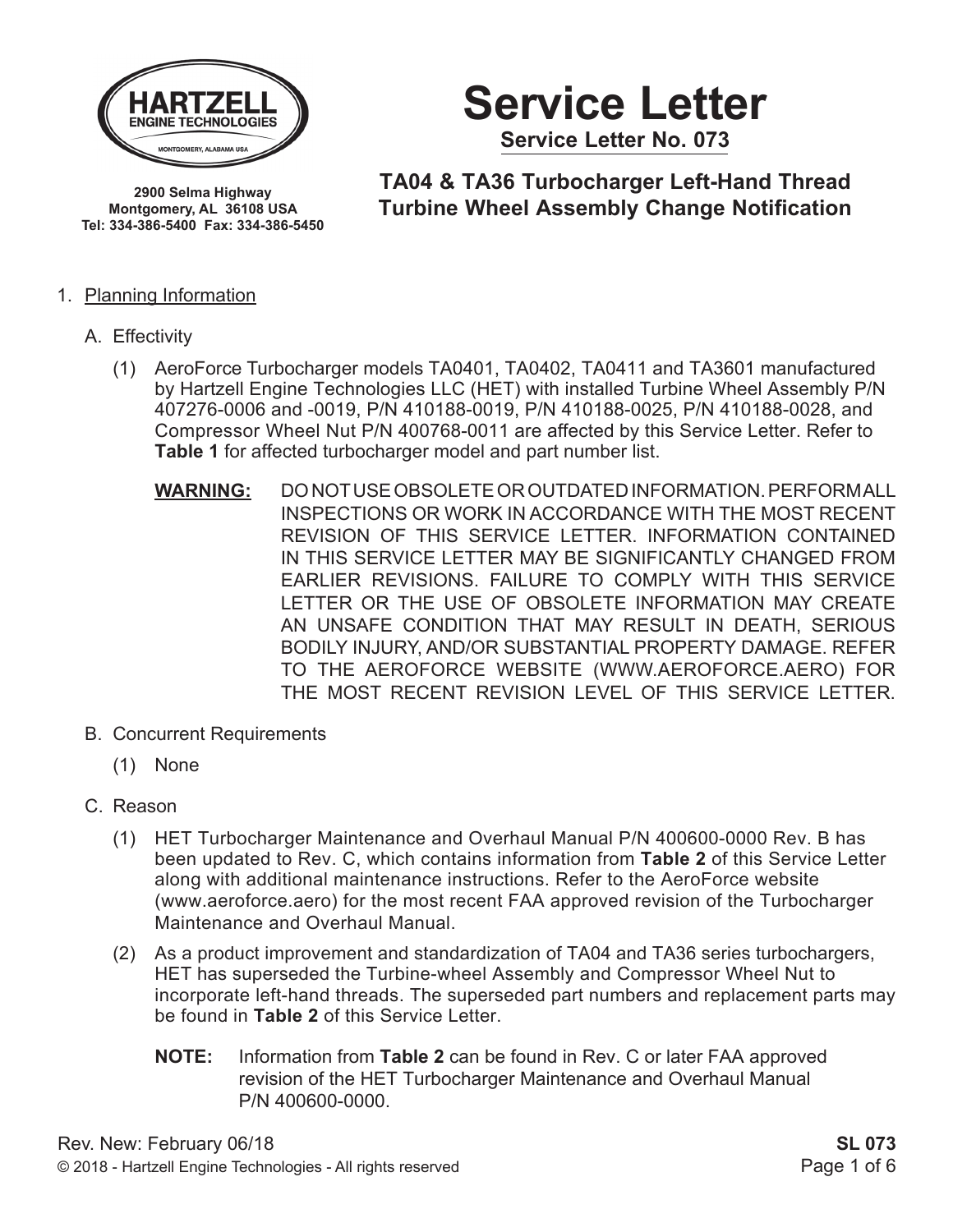## **Service Letter Service Letter No. 073**

### **TA04 & TA36 Turbocharger Left-Hand Thread Turbine Wheel Assembly Change Notification**

- D. Description
	- (1) This Service Letter addresses affected turbocharger part numbers that have a design modification which changes the affected Turbine Wheel right-hand thread assembly and Compressor Wheel Nut to a Turbine Wheel left-hand thread assembly and Compressor Wheel Nut. See **Figure 1.1** for Turbine Wheel Assembly and Compressor Wheel Nut illustration.
	- (2) Turbine Wheel Assembly P/N 407276-0006 and -0019, P/N 410188-0019, P/N 410188-0025, P/N 410188-0028 and corresponding Compressor Wheel Nut, P/N 400768-0011 are superseded when current Turbine Wheel inventory is exhausted. Existing unused inventory remains suitable for sale and use.
		- **NOTE**: Turbine Wheel Assembly and Compressor Wheel Nut original part numbers are superseded when right-hand thread inventory is exhausted.
- E. Approval
	- (1) FAA acceptance has been obtained on the technical data in this publication that affects type design.
- F. Manpower
	- (1) No additional man-hours required when performed at overhaul.
- H. References
	- (1) HET 400600-0000 Rev. C or later FAA approved revision Turbocharger Maintenance & Overhaul Manual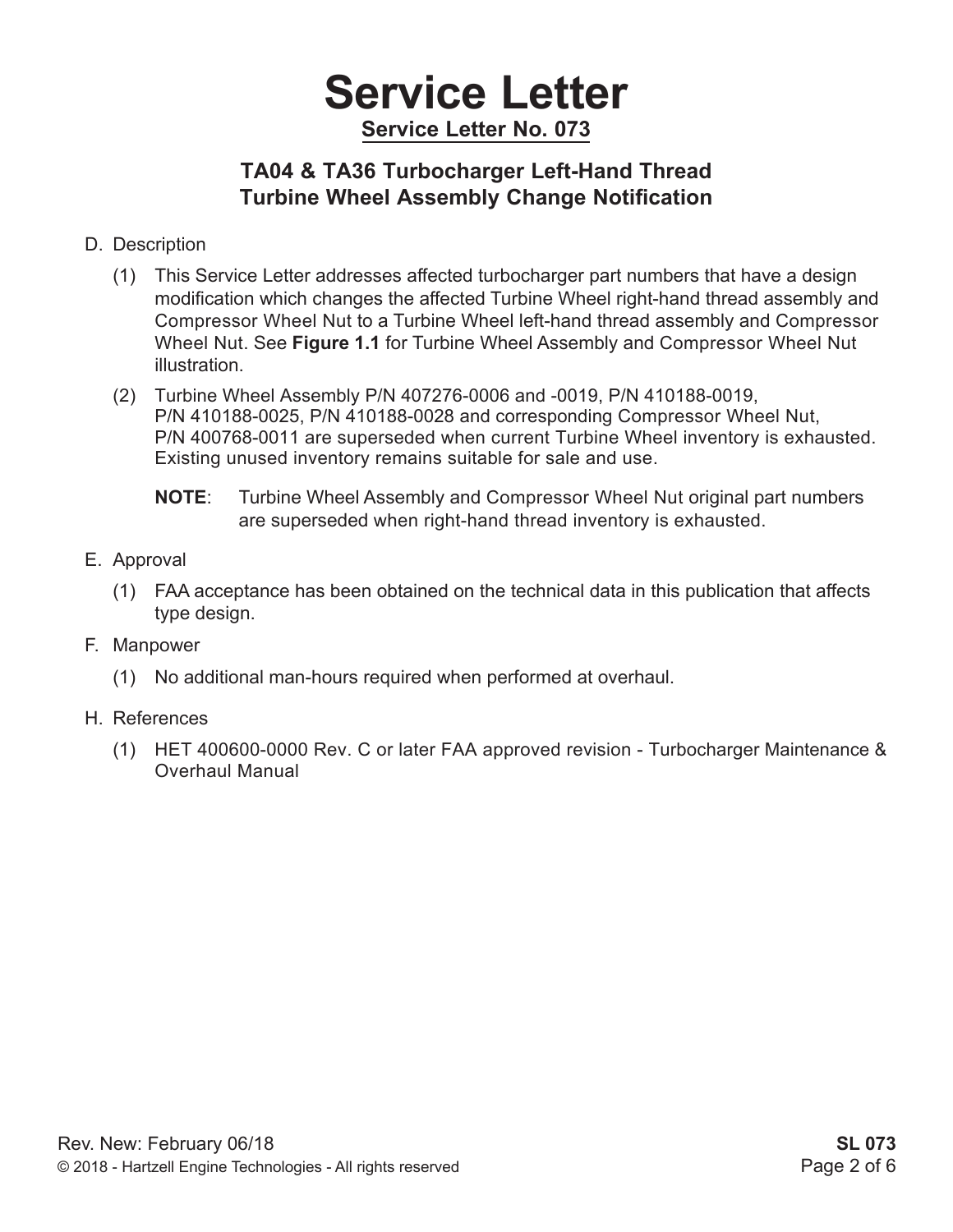# **Service Letter**

**Service Letter No. 073**

### **TA04 & TA36 Turbocharger Left-Hand Thread Turbine Wheel Assembly Change Notification**

| <b>Model Number</b>   | <b>HET P/N</b> | <b>OEM P/N</b> |
|-----------------------|----------------|----------------|
| <b>TA0401</b>         | 465292-0001    | C295001-0301   |
|                       | 465292-0002    | C295001-0304   |
|                       | 465292-0004    | 642518-4       |
|                       | 465292-9001    |                |
|                       | 465292-9002    |                |
|                       | 465292-9004    |                |
| <b>TA0402</b>         | 465398-0002    | LW-16264       |
|                       | 465398-9002    | LW-16264-85    |
| TA0411                | 466642-0001    | 649151-1       |
|                       | 466642-0002    | 649151-2       |
|                       | 466642-0005    | 46C19839       |
|                       | 466642-0006    | 46C22924       |
|                       | 466642-0007    | 656890         |
|                       | 466642-9001    |                |
|                       | 466642-9002    |                |
|                       | 466642-9005    | 46C19839-85    |
|                       | 466642-9006    | 46C22924-85    |
| TA3601<br>466304-0003 |                | 646677         |
|                       | 466304-9003    |                |

#### **Affected Turbocharger Models and Part Numbers Table 1**

- **NOTE:** Turbochargers with HET part numbers ending with -0xxx are New. Turbochargers ending with -9xxx are Factory Rebuilt.
- 2. Material Information
	- A. Refer to **Table 2** of this Service Letter for affected Turbine Wheel Assembly and Compressor Wheel Nut replacement parts.
		- **NOTE:** Existing unused inventory remains suitable for sale and use. Turbine Wheel Assembly and Compressor Wheel Nut original part numbers are superseded when right-hand thread inventory is exhausted.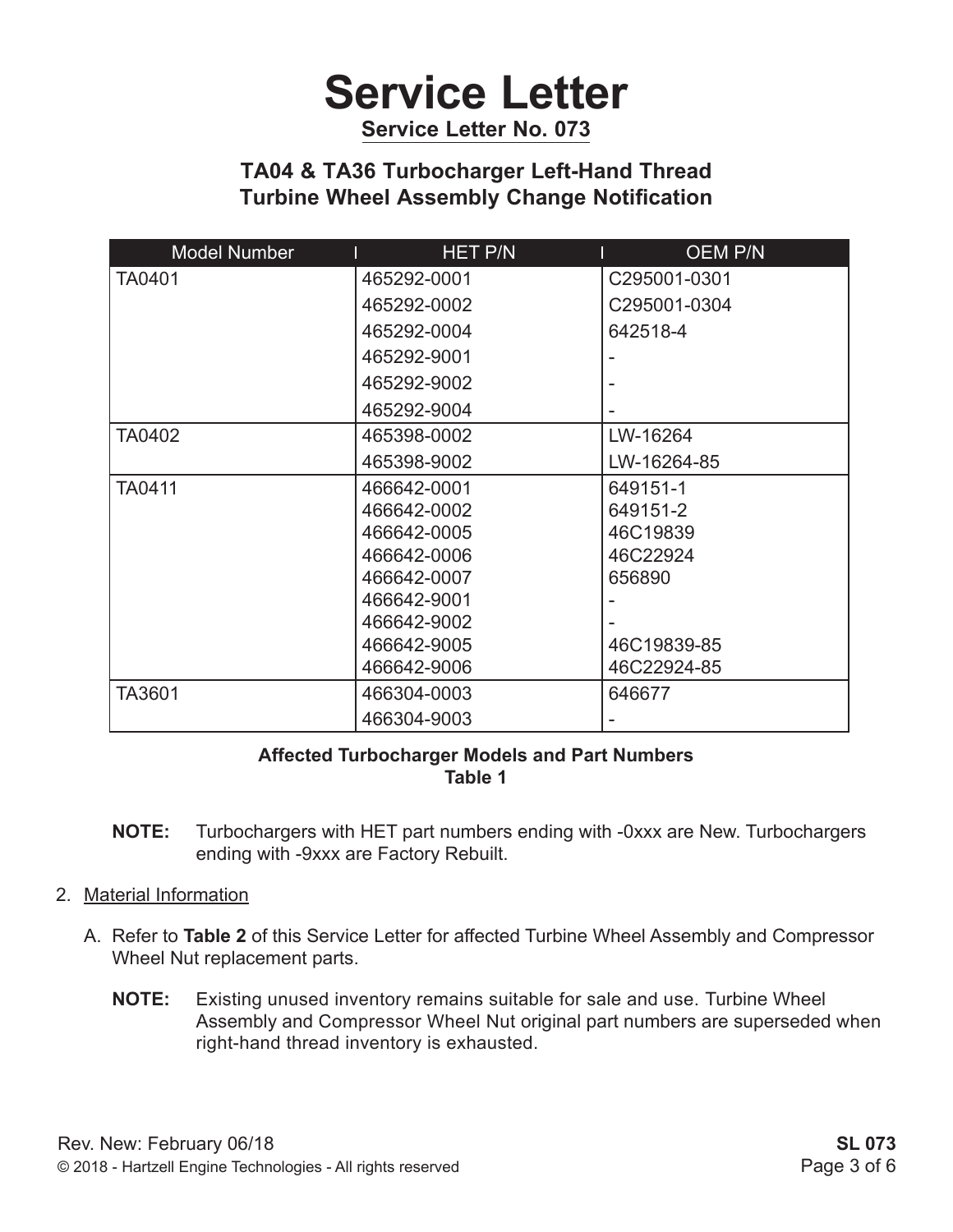# **Service Letter Service Letter No. 073**

### **TA04 & TA36 Turbocharger Left-Hand Thread Turbine Wheel Assembly Change Notification**



**Turbine Wheel Assembly (Itm# 12) and Compressor Wheel Nut (Itm# 9) Figure 1.1**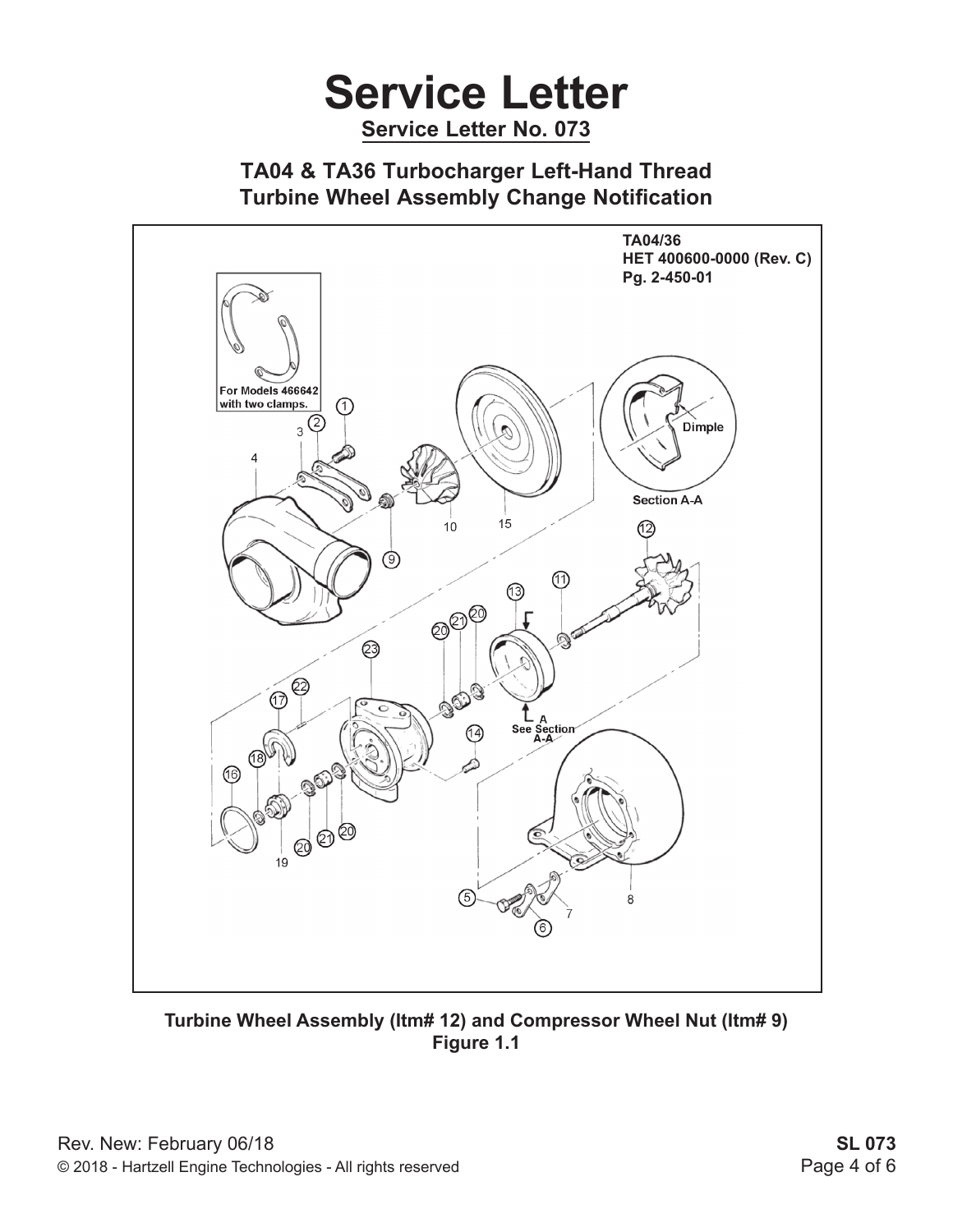# **Service Letter**

**Service Letter No. 073**

### **TA04 & TA36 Turbocharger Left-Hand Thread Turbine Wheel Assembly Change Notification**

| <b>Affected</b><br><b>Turbocharger</b><br>P/N                                          | <b>Turbine Wheel</b><br><b>Assembly Original P/N</b><br>(Right-Hand Thread) | <b>New Turbine Wheel</b><br><b>Assembly P/N</b><br>(Left-Hand Thread) | <b>New Compressor</b><br><b>Wheel Nut</b><br><b>P/N</b> |
|----------------------------------------------------------------------------------------|-----------------------------------------------------------------------------|-----------------------------------------------------------------------|---------------------------------------------------------|
| 465292-0001<br>465292-0002<br>465292-0004<br>465292-9001<br>465292-9002<br>465292-9004 | 407276-0006 or -0019                                                        | 490034-0006 or -0019                                                  | 444205-0001                                             |
| 466304-0003<br>466304-9003                                                             | 410188-0025                                                                 | 490033-0025                                                           | 444205-0001                                             |
| 465398-0002<br>465398-9002                                                             | 407276-0006 or -0019                                                        | 490034-0006 or -0019                                                  | 444205-0001                                             |
| 466642-0001<br>466642-0002<br>466642-0006<br>466642-9001<br>466642-9002<br>466642-9006 | 410188-0019                                                                 | 490033-0019                                                           | 444205-0001                                             |
| 466642-0005<br>466642-0007<br>466642-9005                                              | 410188-0028                                                                 | 490033-0028                                                           | 444205-0001                                             |

#### **Cross-Reference - T-Wheel Assembly and Compressor Wheel Nut Table 2**

**NOTE:** Turbochargers with HET part numbers ending with -0xxx are New. Turbochargers ending with -9xxx are Factory Rebuilt.